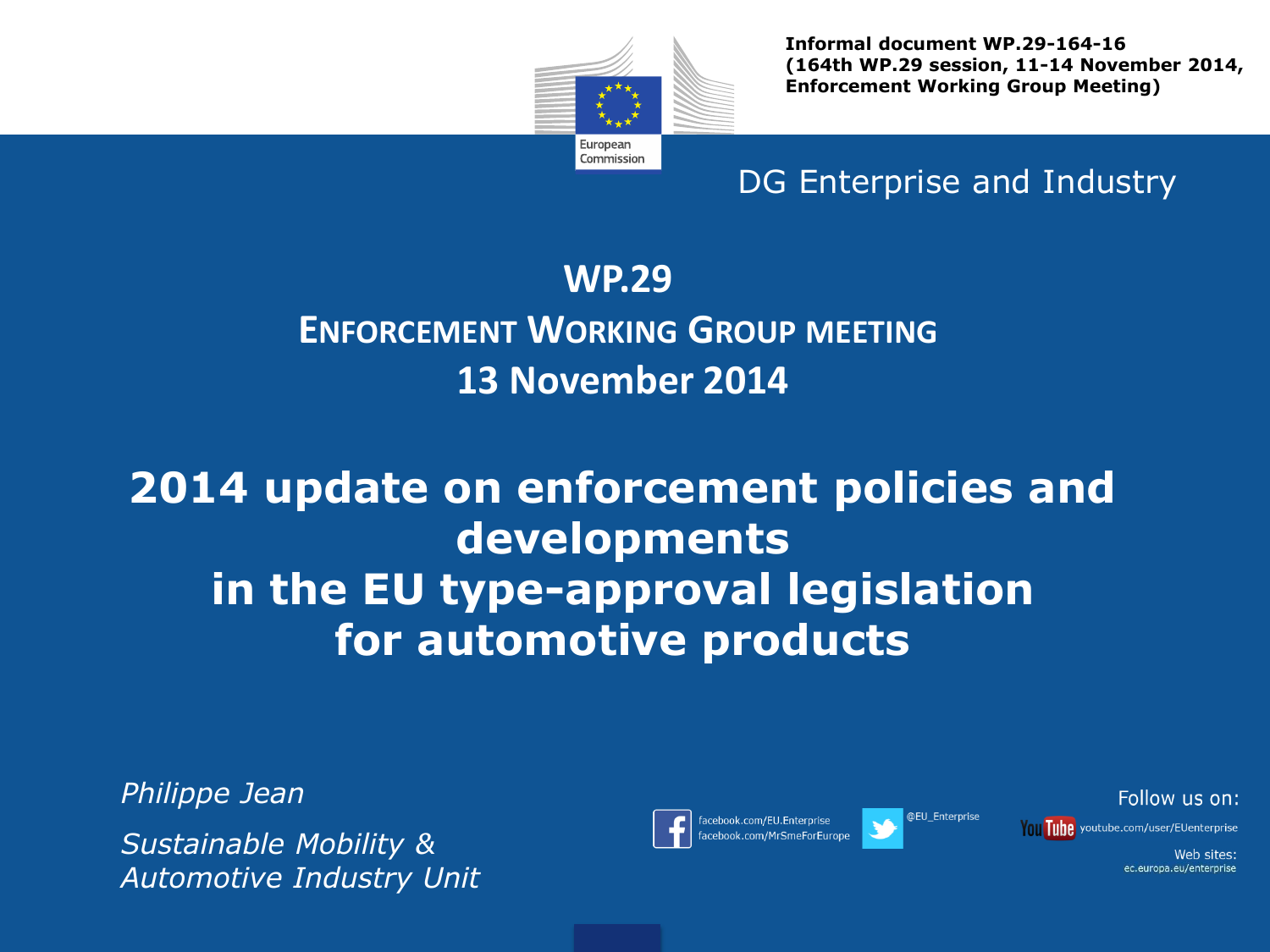

# **Mission of the Sustainable Mobility and Automotive Industry Unit:**

## **Internal Market & External Competitiveness**

 *Internal Market: Ensuring free movement in the EU of safe and clean automotive products through type-approval legislation*

- *- Health & Safety: "Passive" & "Active"*
- *- Environment: Emissions (CO<sup>2</sup> , pollutant emissions, noise)*
	- *- Consumer Protection: Recalls, RAPEX, market surveillance*
- 

 *External Competitiveness: Ensuring long-term viability of European Automotive Industry*  on the global market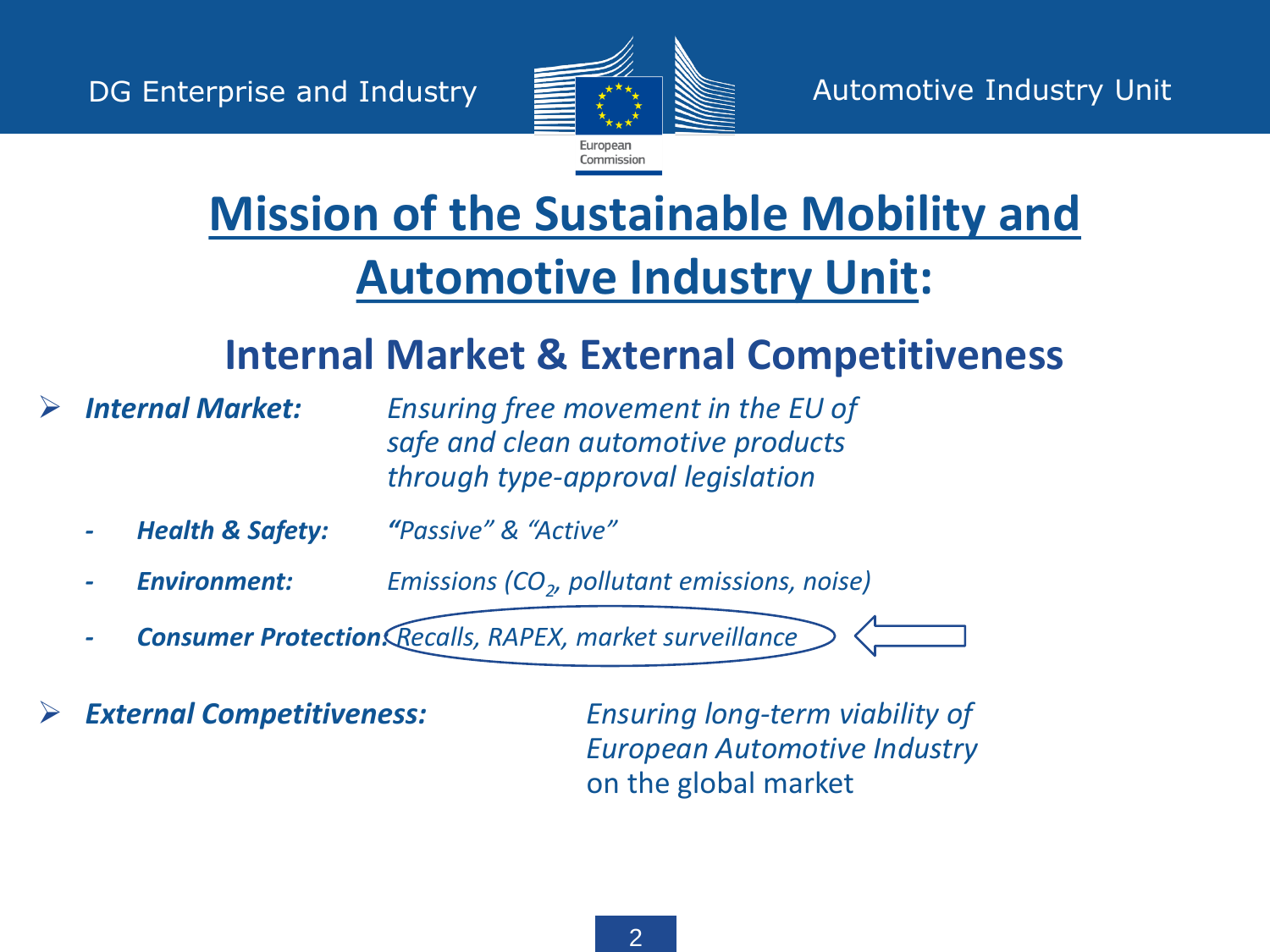

# **Revision of the legal type-approval framework :**

- **What are the main issues?**
- **What is guiding us?**
- **What have we done so far?**
- **What have we to do next?**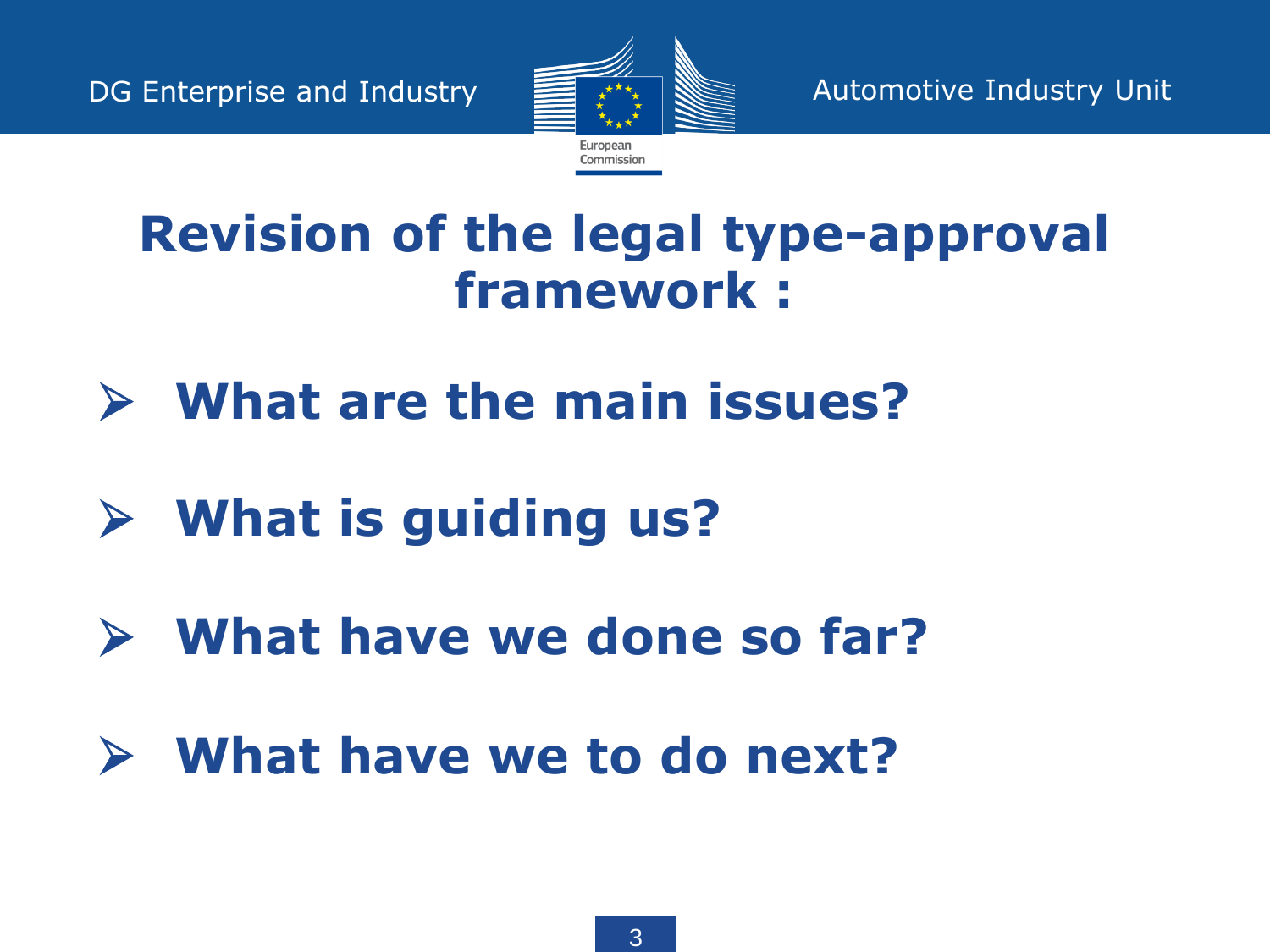

# **What are the main issues?**

- **Introduction of common provisions on**
	- **market surveillance,**
	- **better implementation & enforcement**
- **Clarification & reinforcement of main principles, in particular with regard to concept of:**
	- **extension of type- approvals,**
	- **safeguard measures & recalls**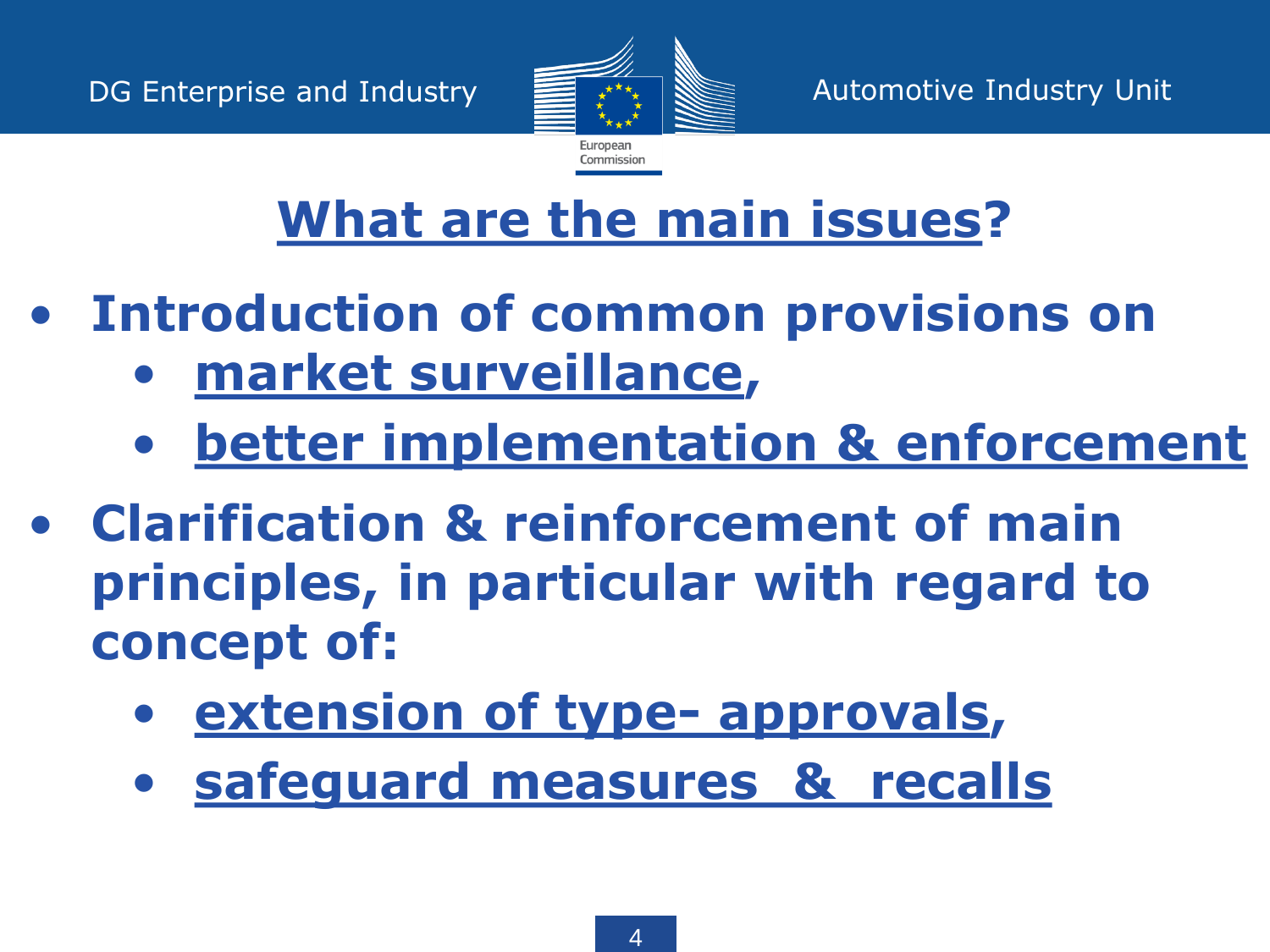

#### **1. New Legislative Framework (NLF)** adopted in July 2008

- **clear EU rules** for **application & enforcement of** current and future **internal market legislation for goods**
- introduces provisions on **market surveillance** to **protect consumers from unsafe products,** including imports from third countries, aimed at **complementing & strengthening EU harmonisation legislation & its enforcement**
- **overall objective** is that **EU Member States have appropriate control mechanisms** in place **to verify & ensure that products placed on their market comply with the applicable EU harmonisation legislation**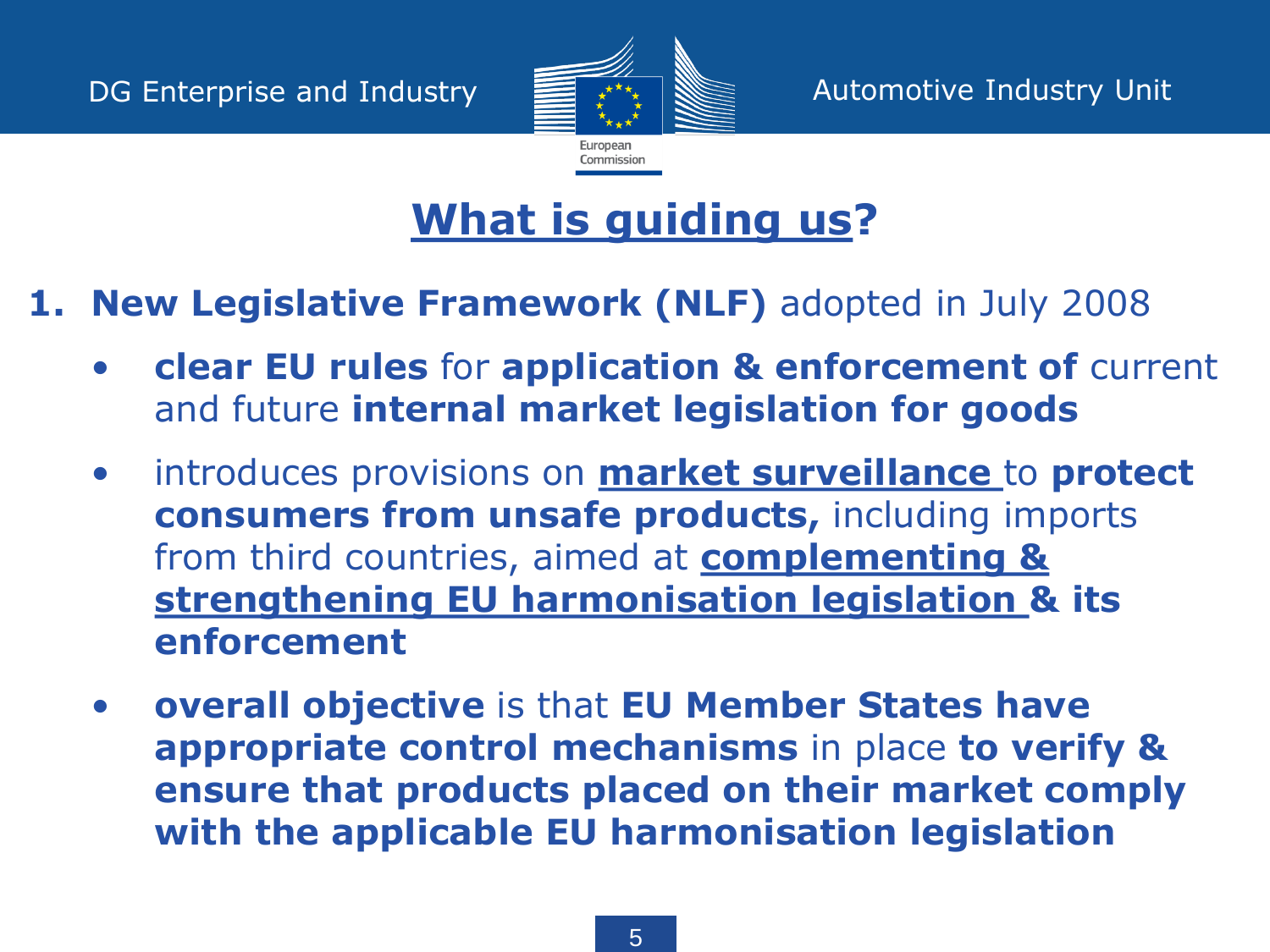

#### **2. Commission strategic objective for 2010 and beyond:** *A NEW STRATEGY FOR THE SINGLE MARKET AT THE SERVICE OF EUROPE'S ECONOMY AND SOCIETY*

#### •**2009: Political Guidelines** of **President Barroso** call for:

- a major analysis of the "**missing links**" in the internal market,
- a major package of **measures to re-launch the single market** in time for the 20th anniversary of the 1992 project

#### •**2010: Monti report on a new strategy for the single market:**

- To maintain a dynamic and expanding single market for goods:
- the **2008 goods package** must be fully implemented
- special attention to mutual recognition & **market surveillance**
- principles of the **New Legislative Framework** (NLF) **to be extended to other areas of product legislation**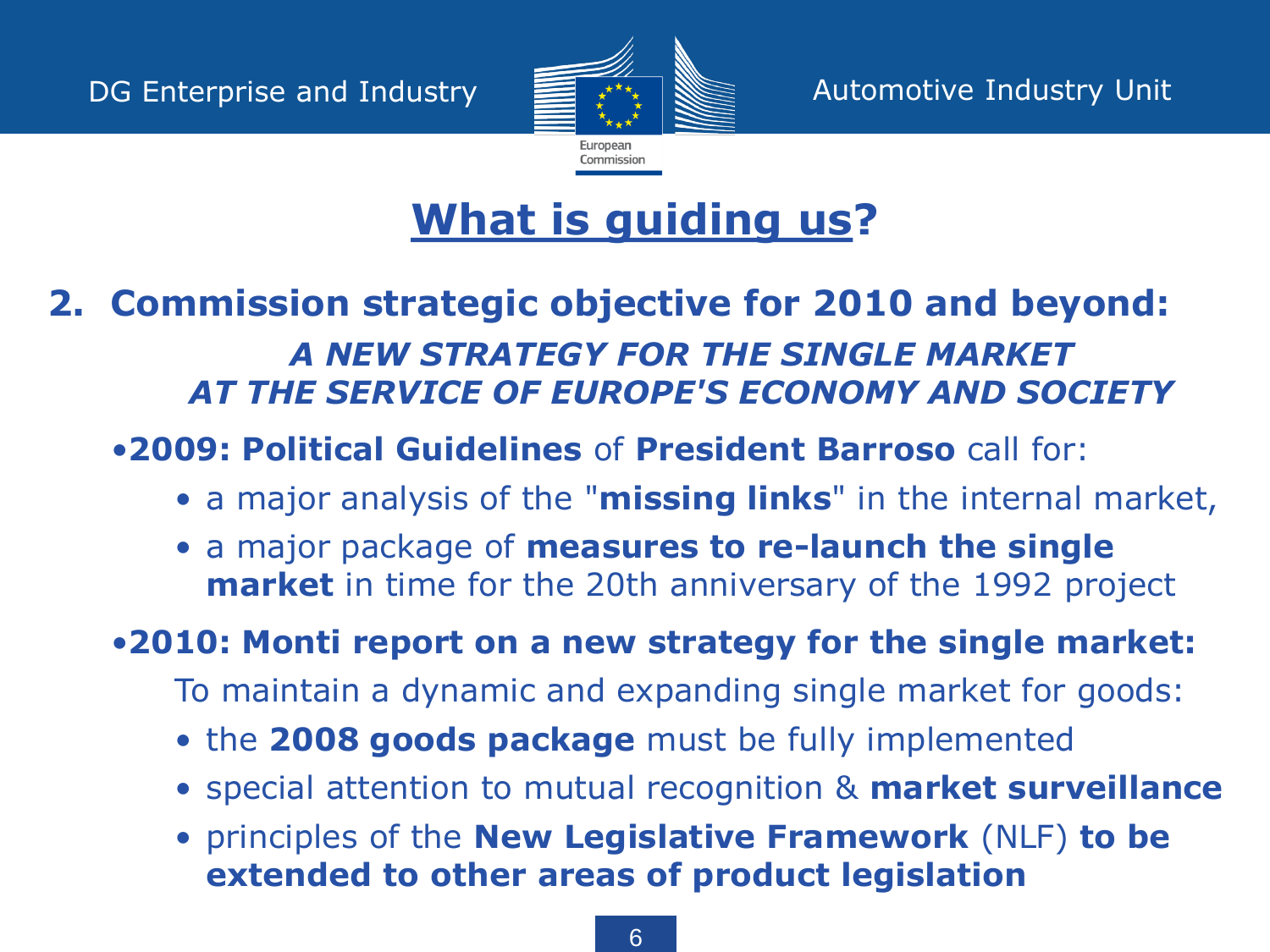

#### **3. Automotive Unit's work programme** (from 2010 onwards):

- announced the **update** of **framework legislation** on automotive products **to include provisions on market surveillance**
- **not limited to** the **framework Directive** on the type approval of motor vehicles (vehicles of categories M,N & O), but **also** consider a similar initiative **for vehicles of category L & T**
- **Priority given to** the type-approval legislation governing **L-category vehicles**
- **Regulation on the approval and market surveillance of two- or three-wheel vehicles and quadri-cycles**, adopted by Council and European Parliament in 2013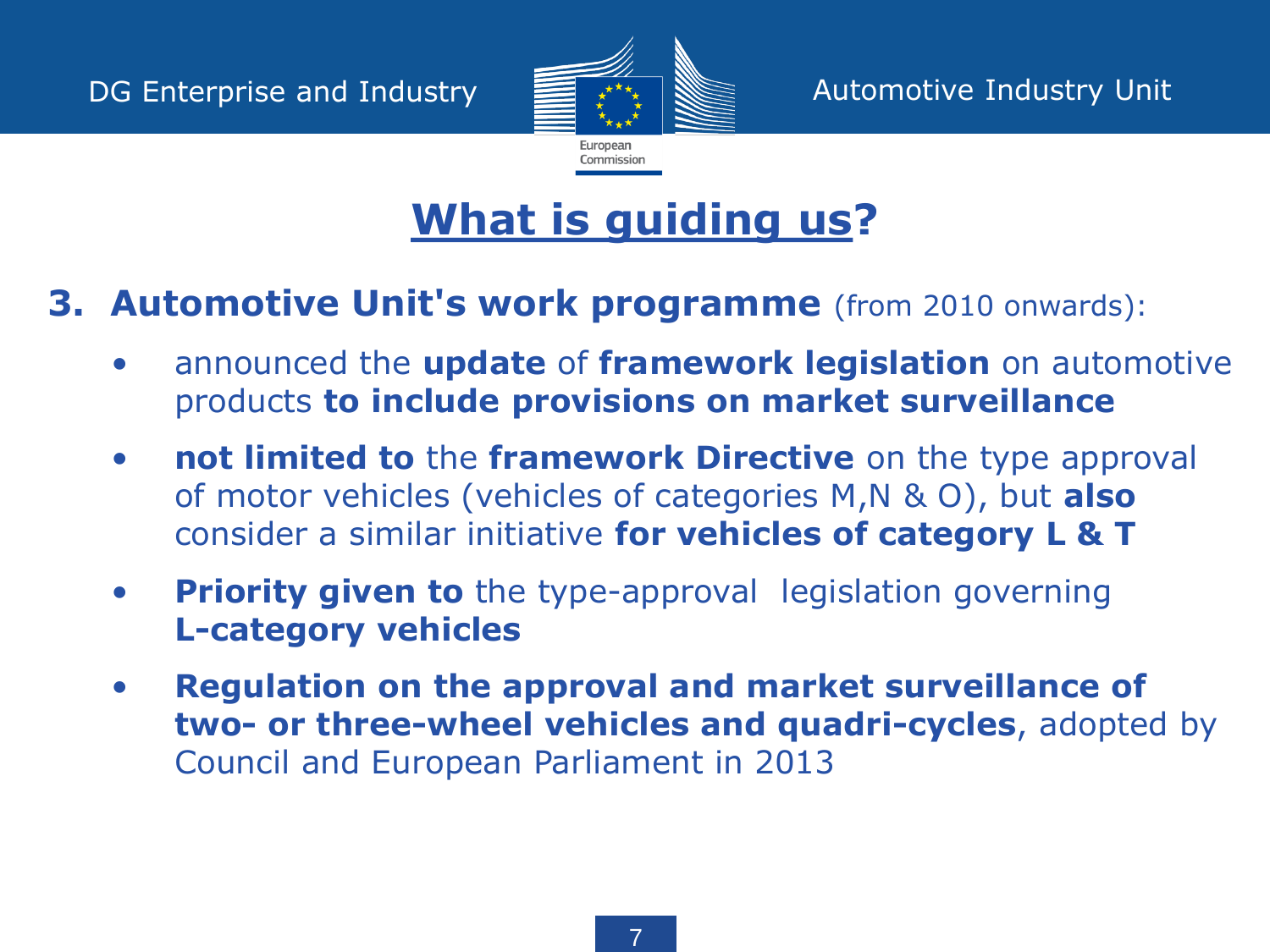

#### **4. CARS 21** (re-launched in 2010)

**High Level Group Final Report**: Recommendations for "**checking the products on the market**"

- **need to improve/strengthen** implementation & enforcement of **type-approval legislation** by **complementing it with market surveillance**
- **ensure** through market surveillance that **products not conforming to requirements and/or dangerous for safety or environment,** as well as counterfeits, **can be identified,** and being **prevented to enter the EU market or** can be **quickly withdrawn** from the market
- **recognise & strengthen** where appropriate the **main responsibilities & obligations of type-approval authorities to improve confidence** that **corrective actions are fully implemented**
- **enhance legal provisions on vehicle recalls** to ensure their proper enforcement.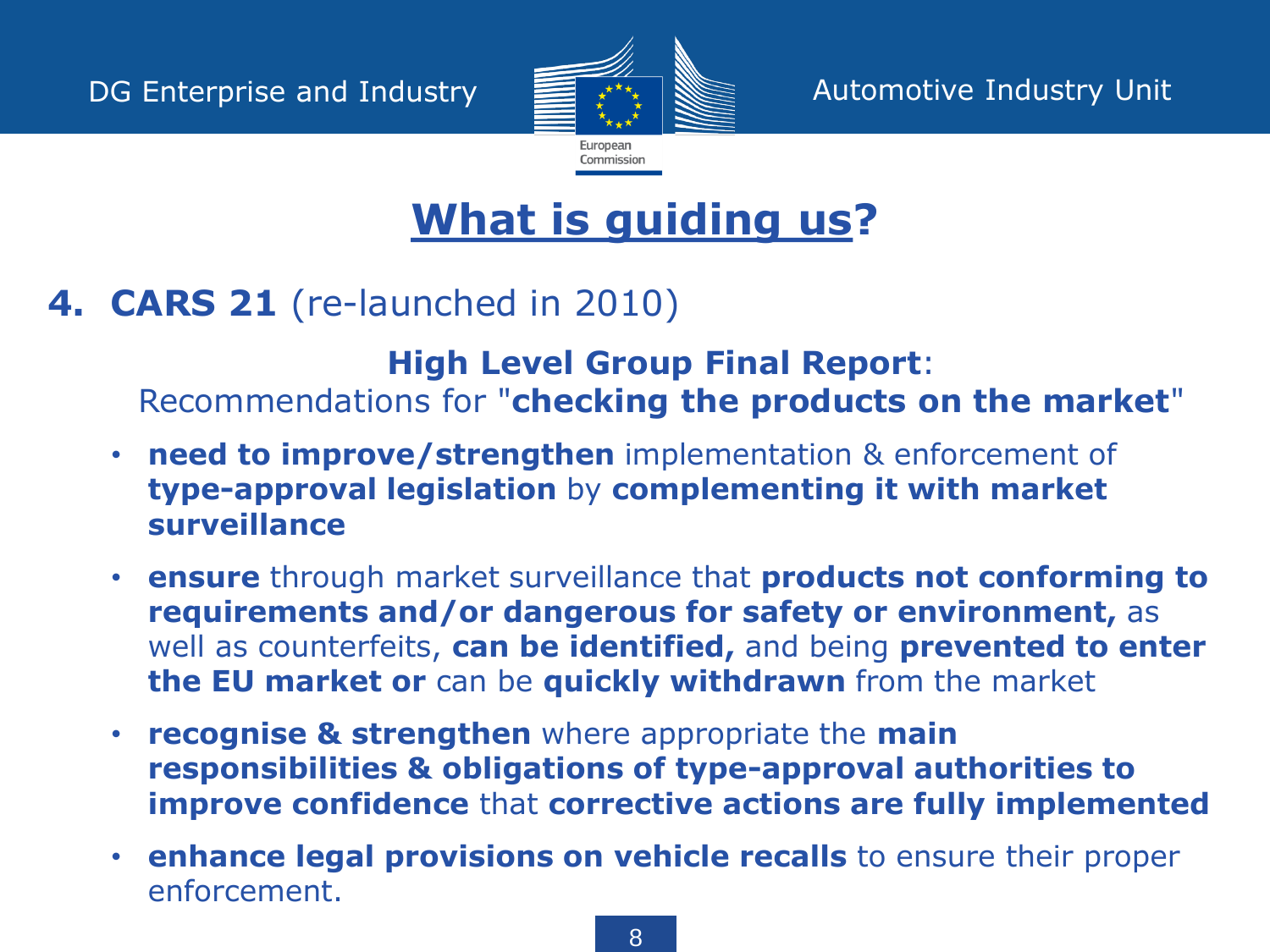

#### **5. CARS 2020 Action Plan** (adopted in 2012)

Commission's commitments related to **smart regulation**:

- carry out an extensive and in-depth evaluation (**fitness check**) of the vehicle type-approval framework
- adopt a **proposal** to enhance the type-approval framework **to include** provisions for **market surveillance** in areas where a need has been identified**,** in order **to ensure vehicles & their components are safe** and **compliant with relevant legal requirements,** and that this framework effectively achieves the relevant policy objectives
- carry out a rigorous **competitiveness proofing** exercise for relevant major future initiatives, including those with a significant impact on the automotive industry.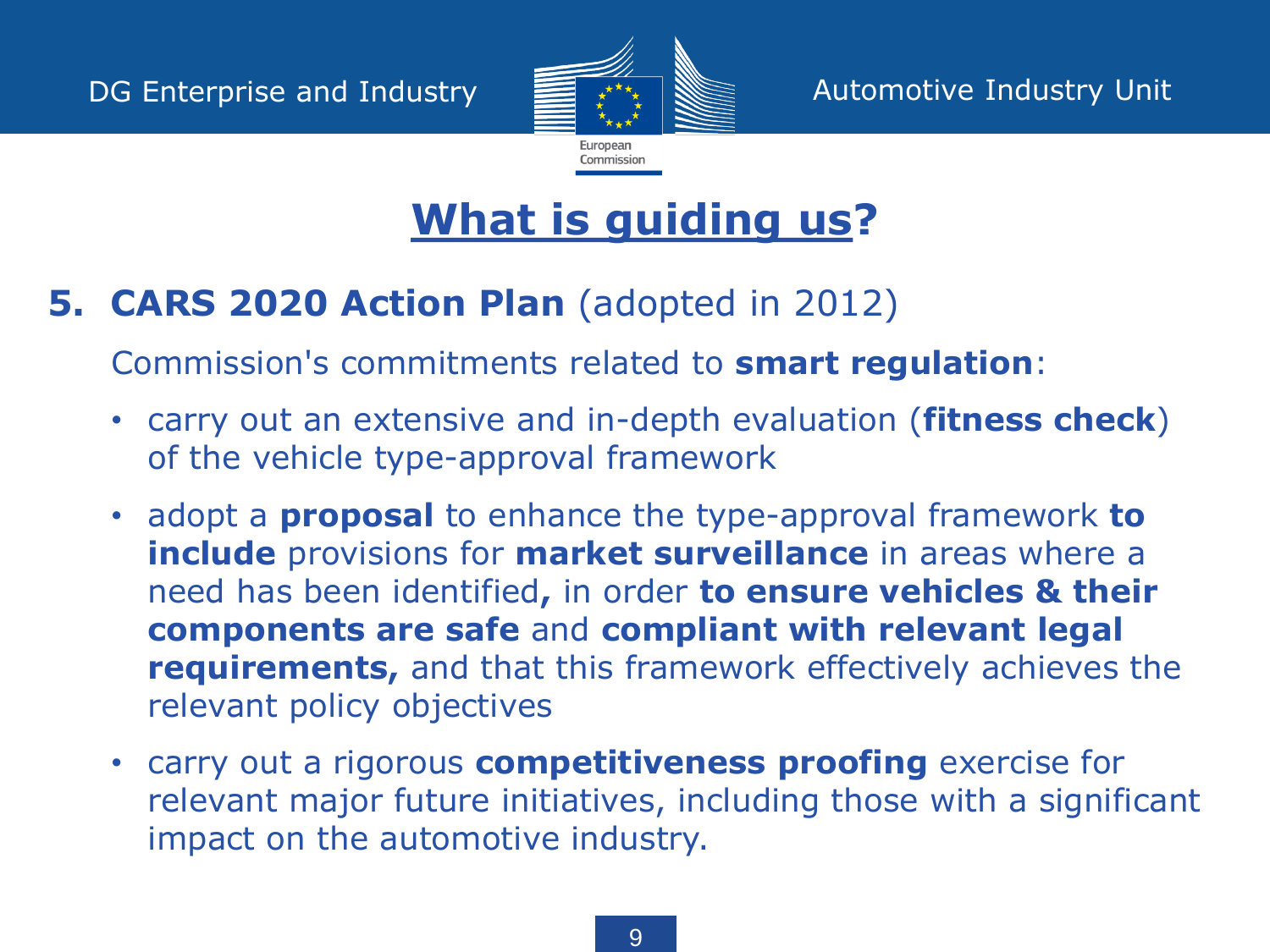

#### **6. Recent difficulties in application & enforcement**

Need to bring **greater clarity** in the type-approval framework for motor vehicles **with regard to**:

- the procedures and conditions for granting **extensions to typeapprovals** for existing types of vehicles
- the **safeguard & recall procedures**, to ensure that also cases, where no appropriate remedial action would have been taken by the issuing type-approval authority against non-compliant or unsafe automotive products, can be adequately redressed.
- the **rights & obligations of other EU Member States** and the **role of the Commission** in such cases.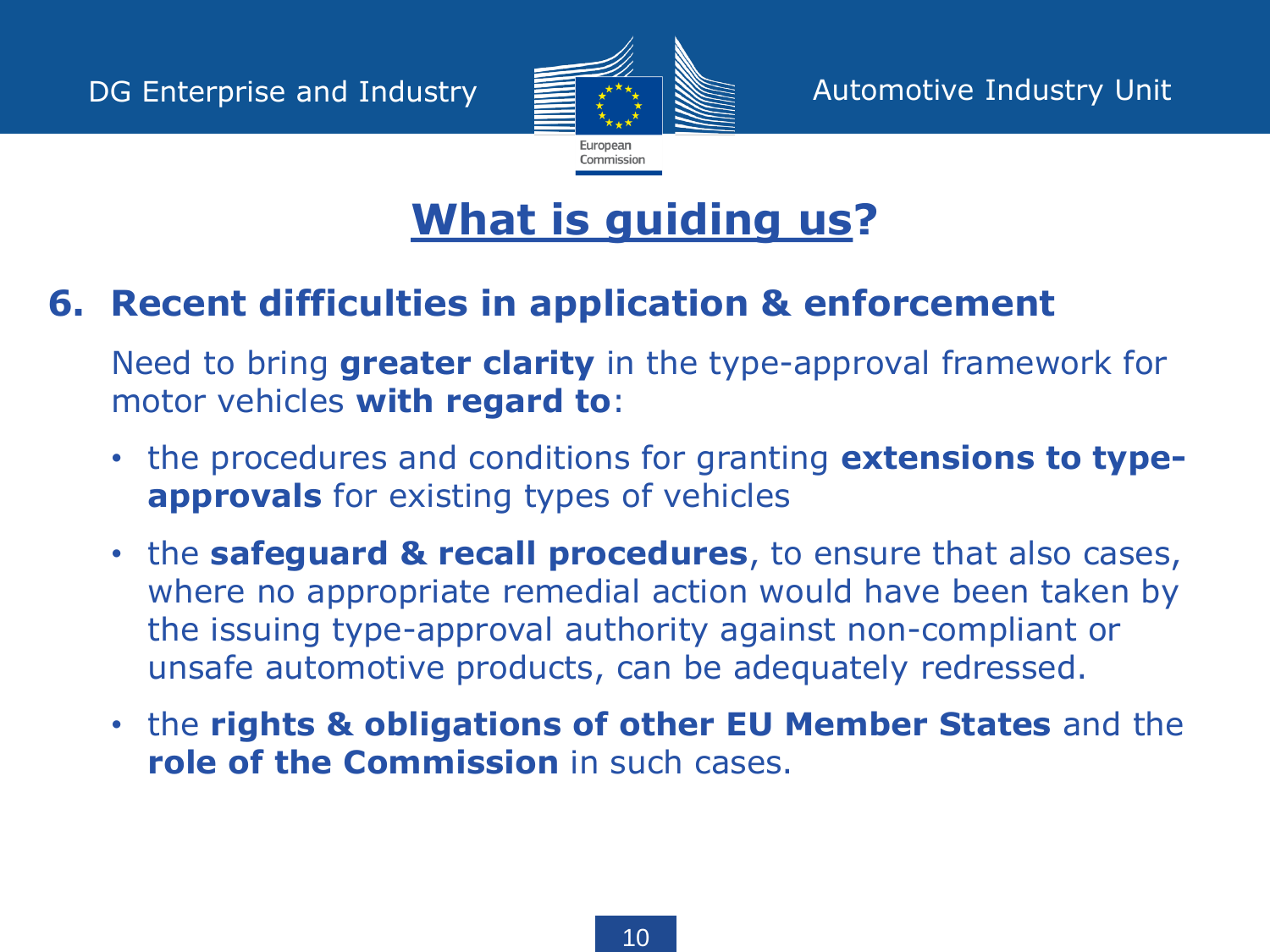

European Commission

## **What have we done so far?**

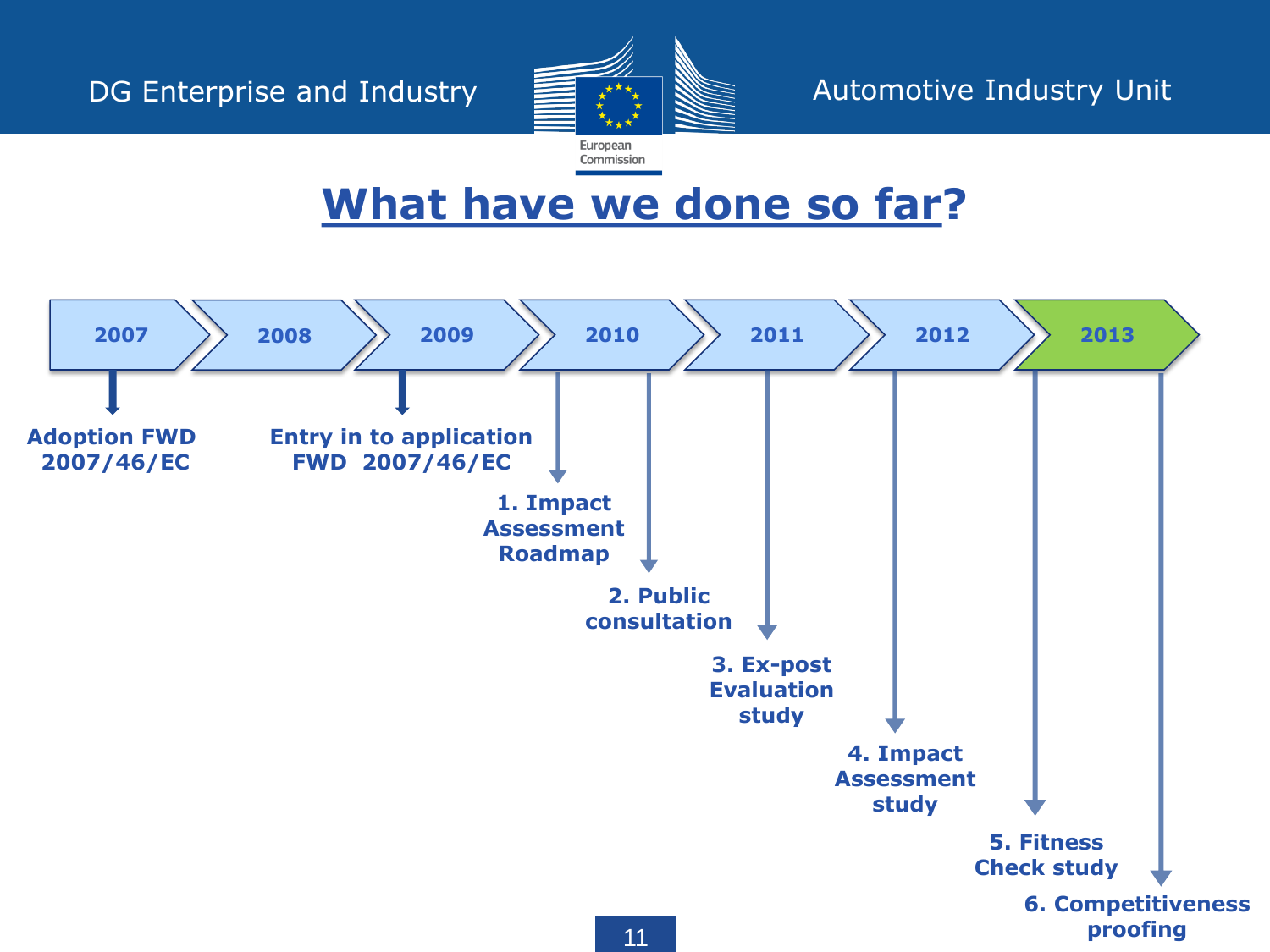

### **1. Impact Assessment Roadmap** (2010)

[\(http://ec.europa.eu/governance/impact/planned\\_ia/docs/2011\\_entr\\_011\\_enhance\\_implementation\\_internal\\_market\\_motor\\_vehicles\\_en.pdf](http://ec.europa.eu/governance/impact/planned_ia/docs/2011_entr_011_enhance_implementation_internal_market_motor_vehicles_en.pdf))

#### **5 main areas of attention** identified with **4** different **policy options** for each:

| <b>Attention areas</b>                                                                                      | <b>Policy Options</b>                                           |
|-------------------------------------------------------------------------------------------------------------|-----------------------------------------------------------------|
| A: traceability of products &<br>responsibilities of economic operators                                     | 1: No action, Status quo                                        |
| <b>B: responsibilities &amp; cooperation of</b><br>enforcement authorities                                  | 2: Self-regulatory initiatives                                  |
| C: quality of type approval & conformity<br>of production tasks carried out by<br><b>Technical Services</b> | 3: Co-regulatory initiatives<br>(joint actions between MS & EC) |
| D: post safeguard measures & recalls                                                                        | 4: Regulatory initiatives at EU-level                           |
| E: procedures for ensuring conformity<br>of production                                                      |                                                                 |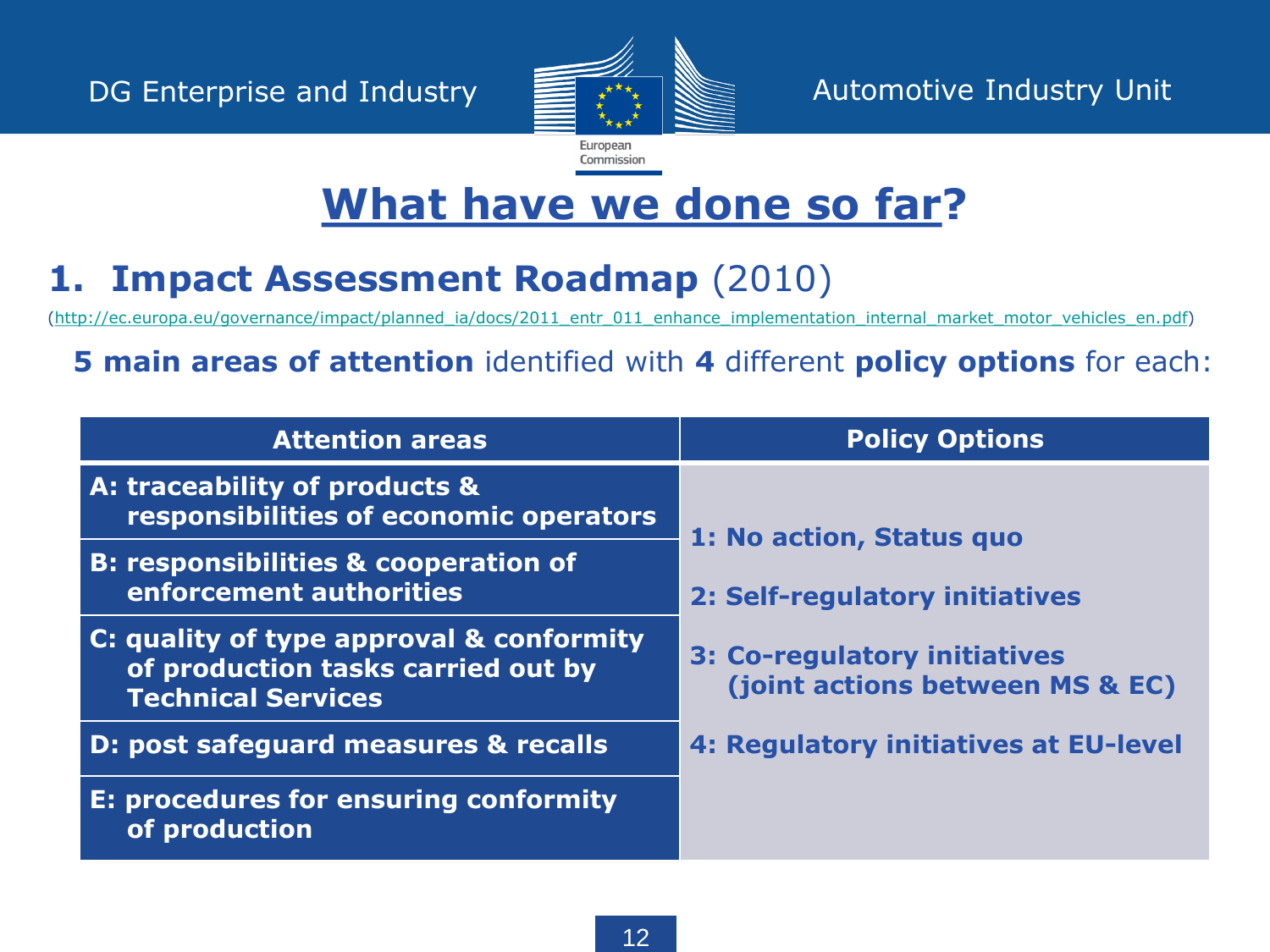

### **2. Public consultation on policy options** (2010-2011)

- **Target groups**: all stakeholders (industry sector organisations, private companies, public organisations, Member State authorities, NGOs & individuals)
- 40 relevant responses received
- 95% **agree** with the **key objectives of the policy options**
- 85% **agree** that the **presence of non-compliant & unsafe automotive products** on the market is resulting in:
	- **distortion of competition** &
	- **serious challenge for the enforcement** of the current legislation &
	- **significant negative impacts** on our society (health & safety, environment)
- 76% confirm to **have knowledge of/or experience with non-compliant and/or unsafe automotive products** on the EU market
- 3% consider the **current procedures for taking actions against noncompliant or/and unsafe automotive products** across the EU market fully effective and sufficient (47% consider them **not effective nor sufficient**)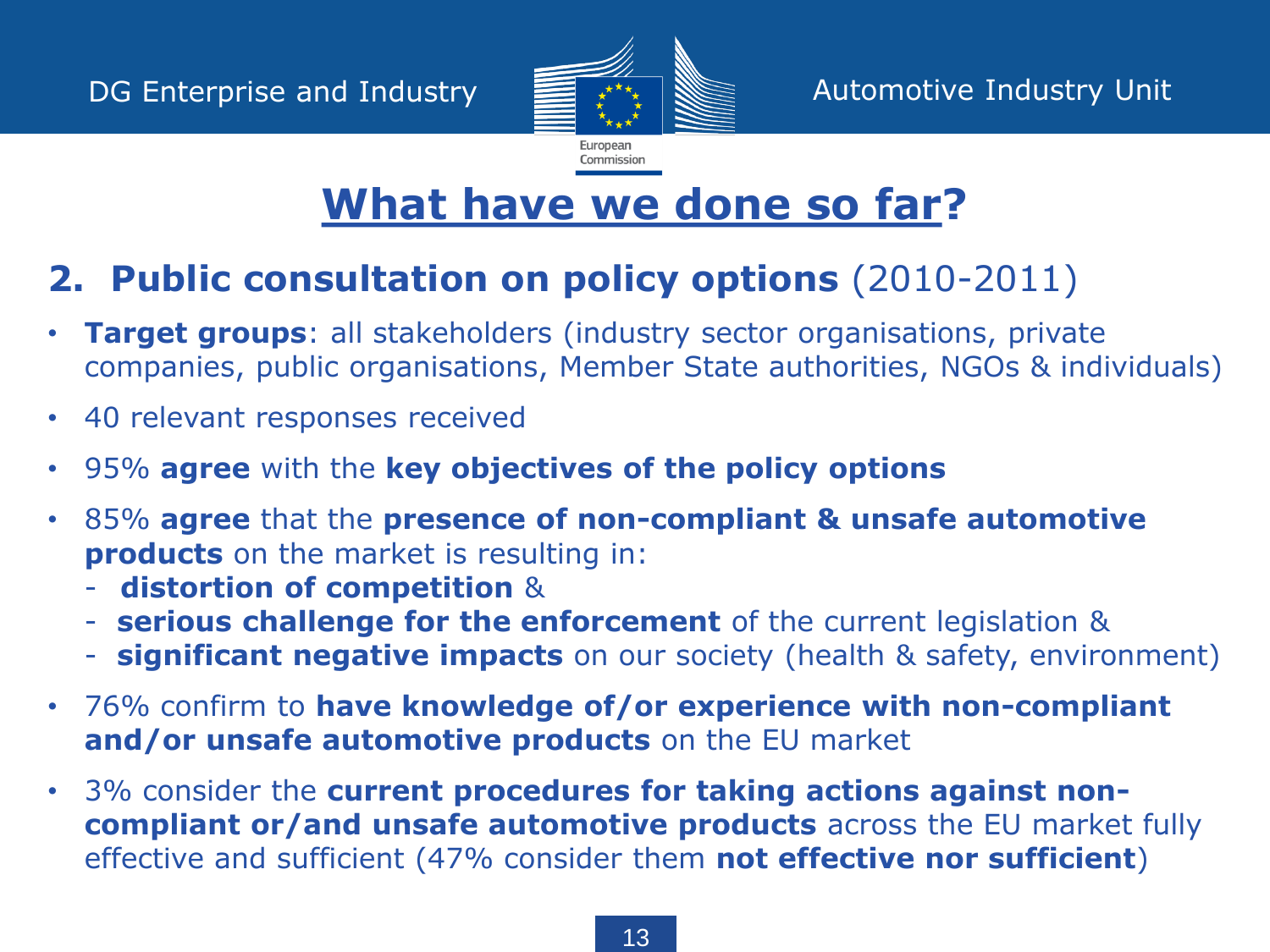

### **2. Public consultation on policy options** (2010-2011)

- 76% agree on the **need for** increasing the **focus on market surveillance**
- 75% agree on the **need to better clarify the rules on providing information to ensure the traceability of automotive products**
- 78% agree on the **need to better clarify the role & responsibilities of economic operators** in the supply chain for automotive products
- 57% agree that **traceability information** on automotive products would **facilitate enforcement** of the current legal system
- 46% consider that the respective **roles & responsibilities of the authorities**  involved in enforcing the current legal system **are not sufficiently clear**
- 79% consider that the criteria for **quality & performance level of technical services** involved in the type approval and conformity of production process **should be strengthened**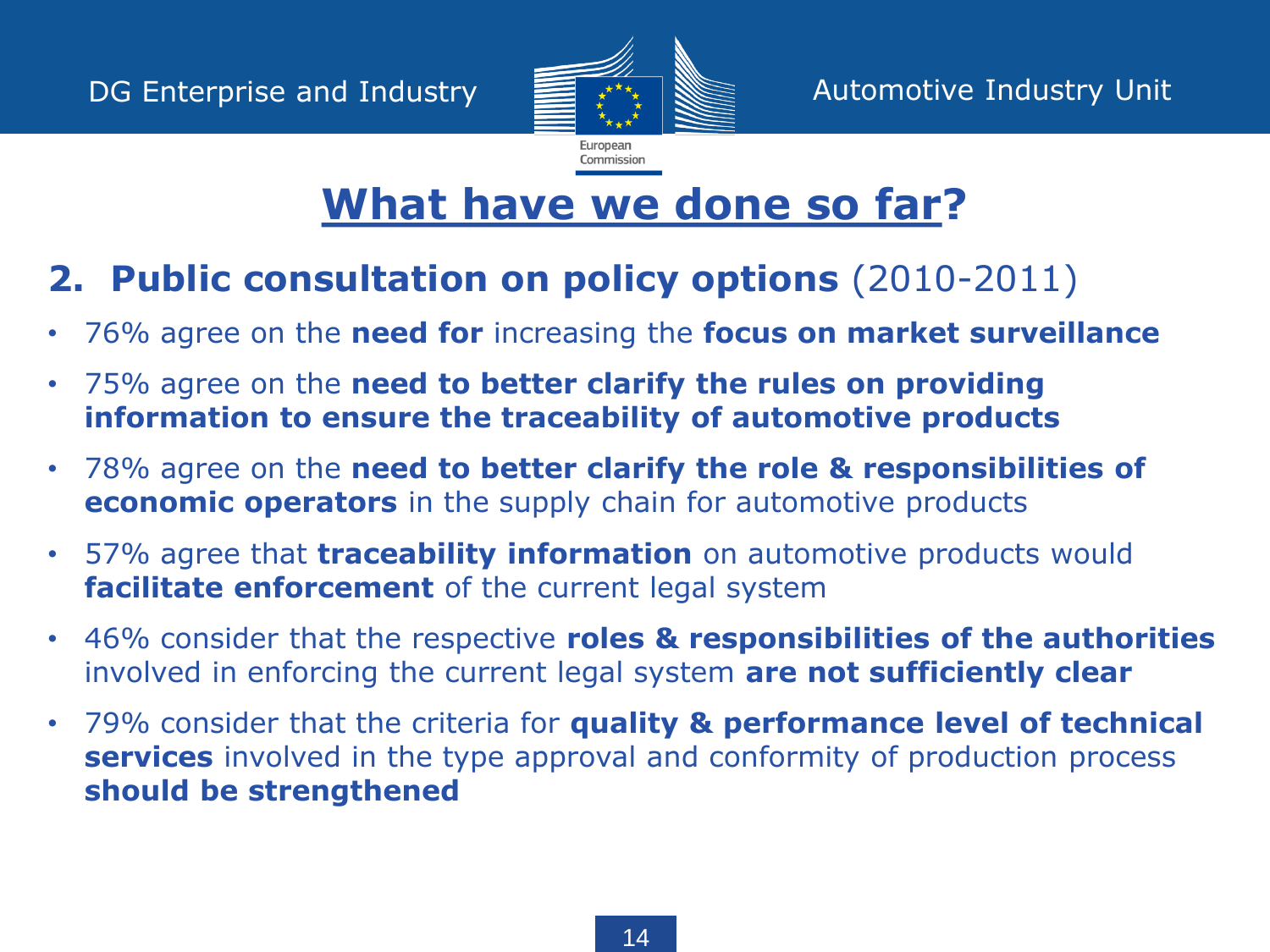

## **3. Ex-post evaluation study** (2011)

[http://ec.europa.eu/enterprise/sectors/automotive/files/projects/report-internal-market-legislation\\_en.pdf](http://ec.europa.eu/enterprise/sectors/automotive/files/projects/report-internal-market-legislation_en.pdf)

# **Study Conclusions**

- The Directive has proven its relevance by addressing issues regarding type approval and conformity of production
- There are still problems with unsafe and/or non-compliant ➤ automotive products being placed on the EU market
- The effectiveness of Directive 2007/46/EC relies significantly on the quality and performance of technical services and also on the ability to ensure conformity of production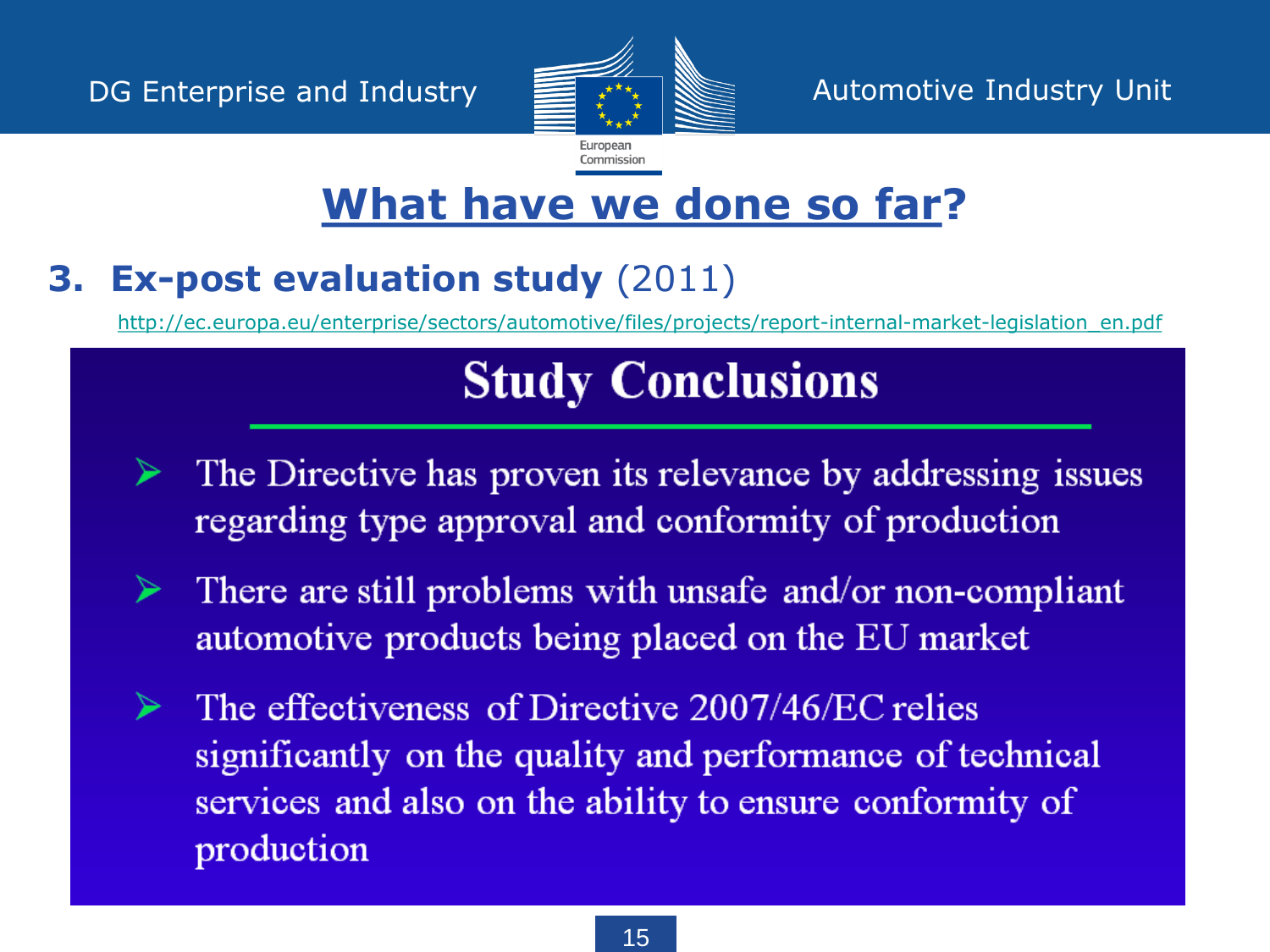

# **3. Ex-post evaluation study** (2011)

# **Study Recommendations**

The EC should consider proposing specific measures to:

- address traceability of automotive products in the supply chain
- address problem of unsafe & non-compliant automotive products by specifying the responsibilities of national authorities involved in the enforcement of the Directive and the need for co-operation
- improve quality & performance of technical services (type-approval hopping & uniform stringency)
- address weak links in procedures for ensuring conformity of ⋗ production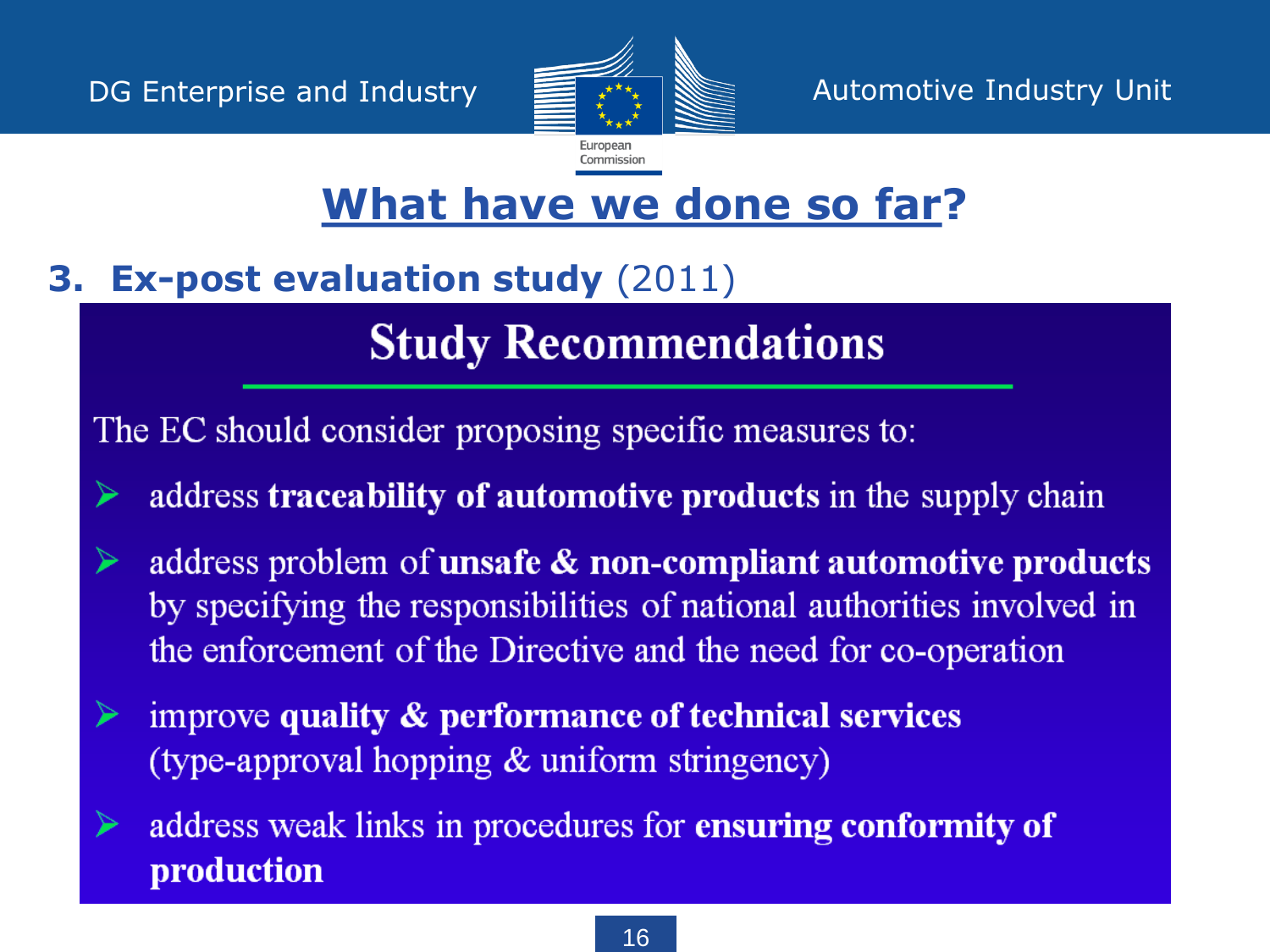

### **4. Impact Assessment study** (2011-2012)

[http://ec.europa.eu/enterprise/sectors/automotive/files/projects/impact-assessment-internal-market-legislation\\_en.pdf](http://ec.europa.eu/enterprise/sectors/automotive/files/projects/impact-assessment-internal-market-legislation_en.pdf)

#### Preferred combination of policy options

| <b>Attention areas</b>                                                                                         | <b>Policy Options</b>                                                                                                                       | <b>Preferred Combination</b>                                                              |
|----------------------------------------------------------------------------------------------------------------|---------------------------------------------------------------------------------------------------------------------------------------------|-------------------------------------------------------------------------------------------|
| A: traceability of products &<br>responsibilities of economic<br>operators                                     |                                                                                                                                             | A3<br>(incorporation of NLF/PSMS<br>principles)                                           |
| <b>B: responsibilities &amp;</b><br>cooperation of enforcement<br><b>authorities</b>                           | 1: No action, Status quo                                                                                                                    | <b>B4</b><br>(incorporation of NLF/PSMS<br>principles)                                    |
| C: quality of type approval &<br>conformity of production<br>tasks carried out by<br><b>Technical Services</b> | 2: Self-regulatory initiatives<br>3: Co-regulatory initiatives<br>(joint action MS & EC)<br>4: Regulatory initiatives at<br><b>EU-level</b> | C <sub>3</sub><br>(technical & financial<br>independence of Technical<br><b>Services)</b> |
| D: post safeguard measures &<br>recalls                                                                        |                                                                                                                                             | D <sub>3</sub><br>(two-step approach NLF/PSMS)                                            |
| <b>E: procedures for ensuring</b><br>conformity of production                                                  |                                                                                                                                             | E <sub>3</sub><br>(conformity assessment during<br>production stage)                      |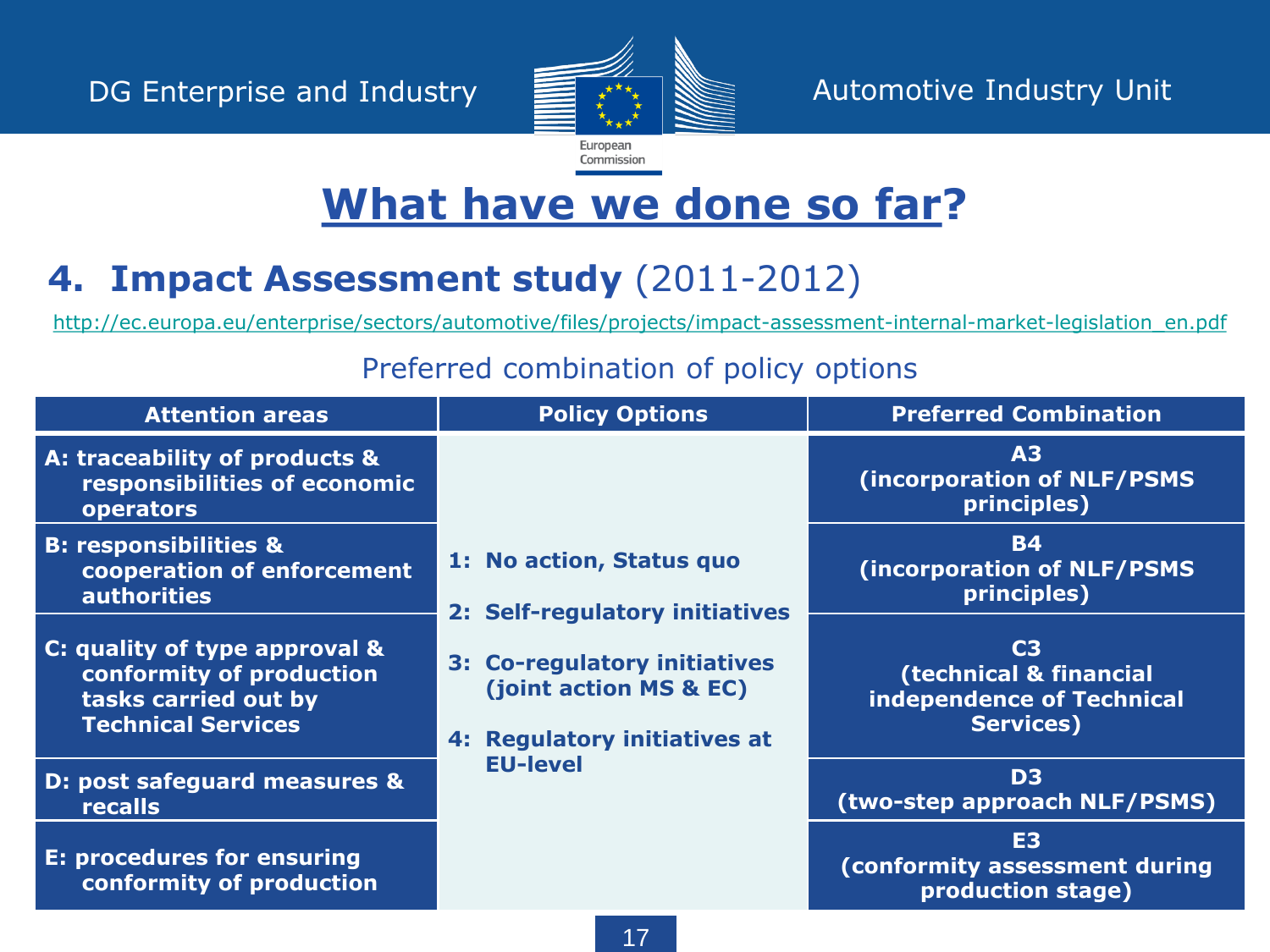

#### **4. Impact Assessment study** (2011-2012)

[http://ec.europa.eu/enterprise/sectors/automotive/files/projects/impact-assessment-internal-market-legislation\\_en.pdf](http://ec.europa.eu/enterprise/sectors/automotive/files/projects/impact-assessment-internal-market-legislation_en.pdf)

#### Preferred combination of policy options: **benefits**

**Benefits in terms of reducing the value of non-compliant (NCDs) & unsafe (UADs) automotive products on the EU Market (€ million)**

|                          | <b>Option A3</b> | *Option B3<br>& B4 | <b>Option C3</b> | <b>Option D3</b> | <b>Option E3</b> | <b>Combination</b> |
|--------------------------|------------------|--------------------|------------------|------------------|------------------|--------------------|
| <b>Reduction in NCDs</b> | 188              | 94                 | 125              |                  | 250              | 656                |
| <b>Reduction in UADs</b> | 1500             | 4500               | 3750             |                  | 2250             | 12000              |

\* In this context, Option B3 is implemented as a complementary option to Option B4 and provides additional **benefits by reducing NCDs and UADs by €31 million and €1.5 billion respectively**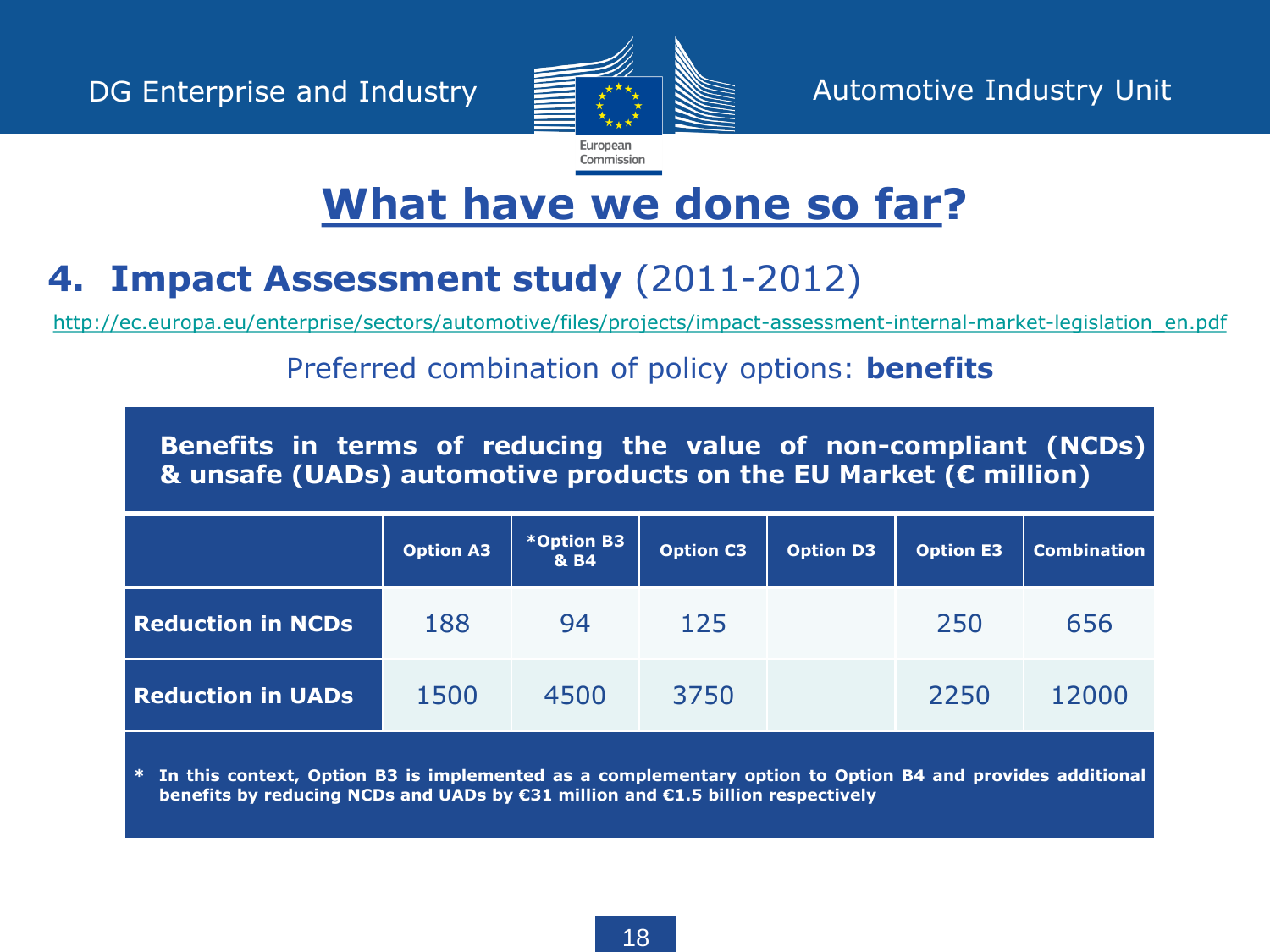

#### **4. Impact Assessment study** (2011-2012)

[http://ec.europa.eu/enterprise/sectors/automotive/files/projects/impact-assessment-internal-market-legislation\\_en.pdf](http://ec.europa.eu/enterprise/sectors/automotive/files/projects/impact-assessment-internal-market-legislation_en.pdf)

#### Preferred combination of policy options: **costs**

| Summary of Costs of implementing the Preferred Options (€ million)                                      |                          |                            |                          |  |  |  |
|---------------------------------------------------------------------------------------------------------|--------------------------|----------------------------|--------------------------|--|--|--|
|                                                                                                         | Lower<br><b>Estimate</b> | Central<br><b>Estimate</b> | Upper<br><b>Estimate</b> |  |  |  |
| Indicative Costs to Non-EU Importers of having an EU<br><b>Representative - Option A3</b>               | 0.1                      | 3.0                        | 90.0                     |  |  |  |
| additional<br>surveillance<br><b>Indicative</b><br><b>of</b><br>costs<br><b>Option A3/Option B3</b>     | 1.4                      |                            | 10.1                     |  |  |  |
| Indicative costs of transposition into national legislation                                             | 13.5                     |                            | 27.0                     |  |  |  |
| Total Cost of Option B3 of developing the guidance and<br>training material and delivering the training | 0.1                      | 0.4                        | 0.9                      |  |  |  |
| Total cost of Ensuring<br><b>Technical</b><br>and<br><b>Economic</b><br><b>Independence - Option C3</b> | 0.1                      | 2.0                        | > 3.0                    |  |  |  |
| <b>Overall Costs of Implementing the Preferred Options</b>                                              | 15.2                     | n/a                        | 131.0                    |  |  |  |

**Conclusion**: the costs are at least an order of magnitude lower than the benefits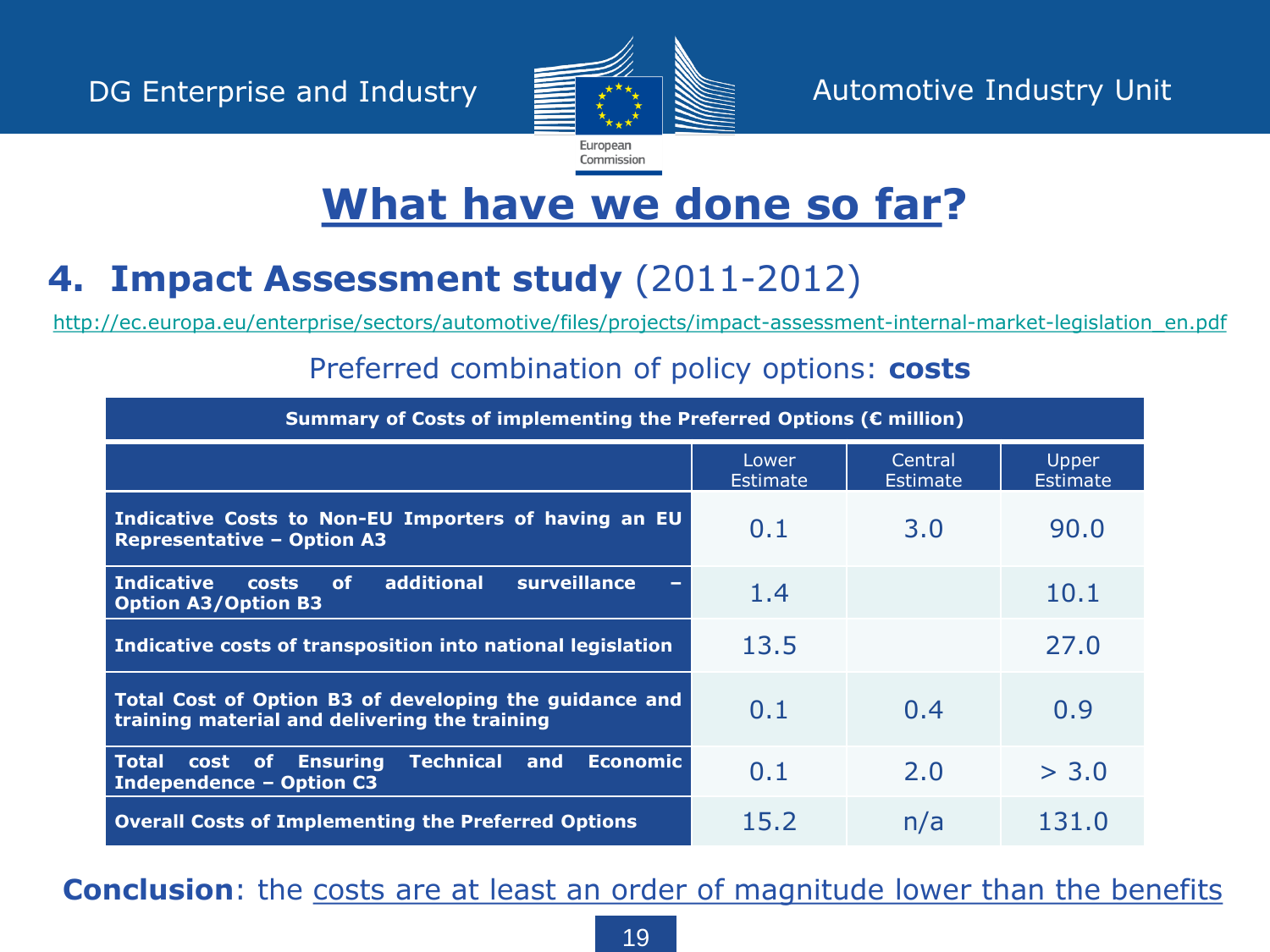

#### **5. Fitness Check Pilot Project on type-approval framework**

[http://ec.europa.eu/enterprise/sectors/automotive/files/projects/report-cses-fitness-check\\_en.pdf](http://ec.europa.eu/enterprise/sectors/automotive/files/projects/report-cses-fitness-check_en.pdf)

# **Conclusions (I)**

- ❖ EU type approval legal framework is appropriate for achieving the main goals of harmonisation, effective operation of the single market and fair competition
- ❖ Policy objectives are seen as relevant and at different levels certain achievements can already be identified;
- $\triangle$  Recognition that as more objectives are included, more potential trade-offs are created
- ❖ Main issue of growing complexity
	- ❖ Continuous technological developments and complex nature of motor vehicles pose challenges
	- $\triangle$  But also recent changes have not served simplification most probably the contrary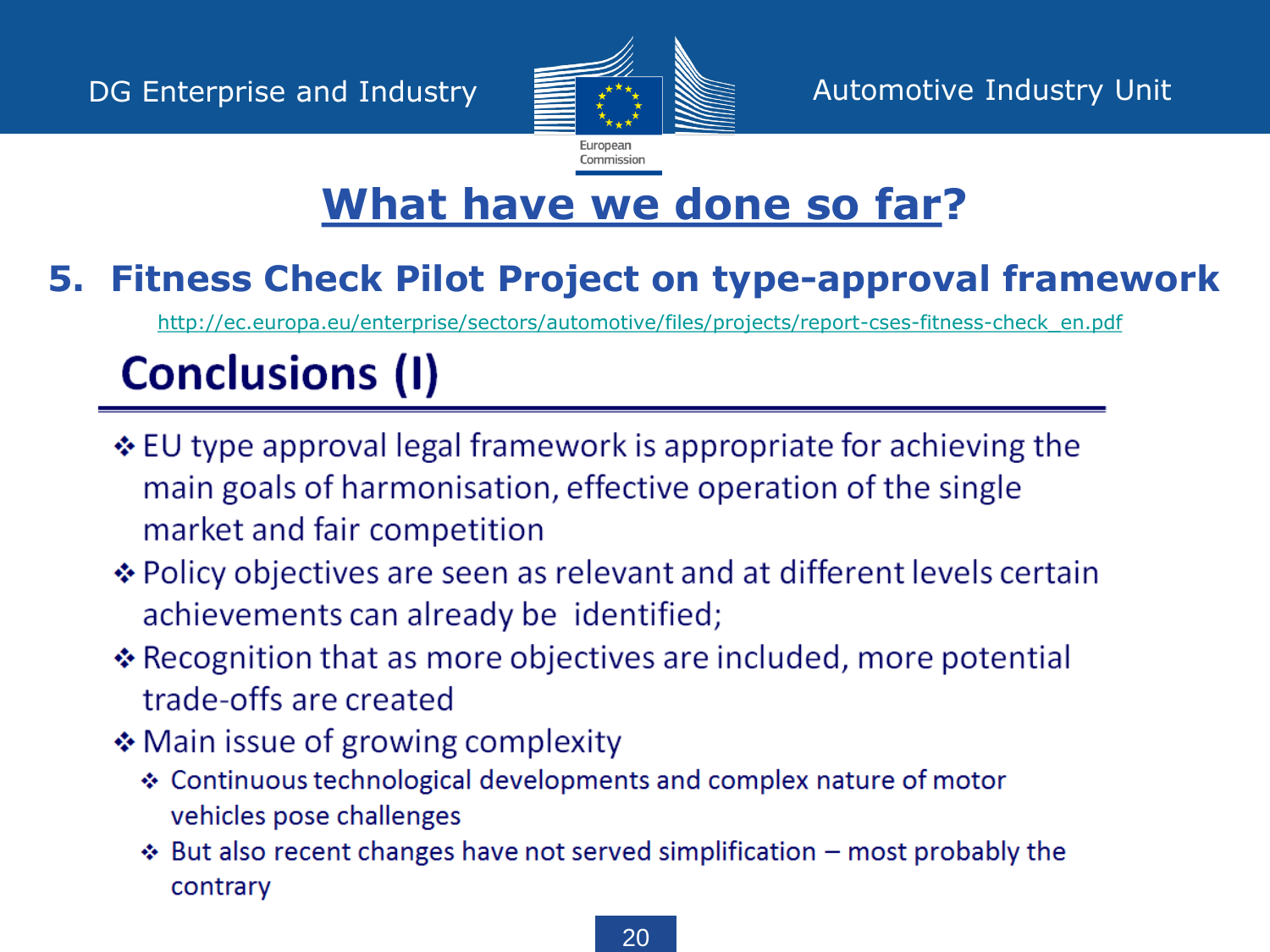

### **5. Fitness Check Pilot Project on type-approval framework**

[http://ec.europa.eu/enterprise/sectors/automotive/files/projects/report-cses-fitness-check\\_en.pdf](http://ec.europa.eu/enterprise/sectors/automotive/files/projects/report-cses-fitness-check_en.pdf)

# **Conclusions (II)**

- ❖ Existing mechanisms and structures appear relevant but there are issues of practical implementation:
	- differences in interpretation and strictness in application of requirements across Member States do exist and are detrimental to effectiveness
	- current mechanisms provide only partial answers
- ❖ Test methods and drive cycle do not reflect real world conditions and this has implications for air pollution/ $CO<sub>2</sub>$  objectives remedies are under discussion
- ❖ Administrative costs to firms not negligible but also not a major concern for the majority of the cases; effectiveness of schemes for small firms and for national needs not clear
- ❖ No indication that resources available from authorities represent a major bottleneck
- ❖ Possible introduction of market surveillance to address noncompliance issues may put strain of resources

#### 21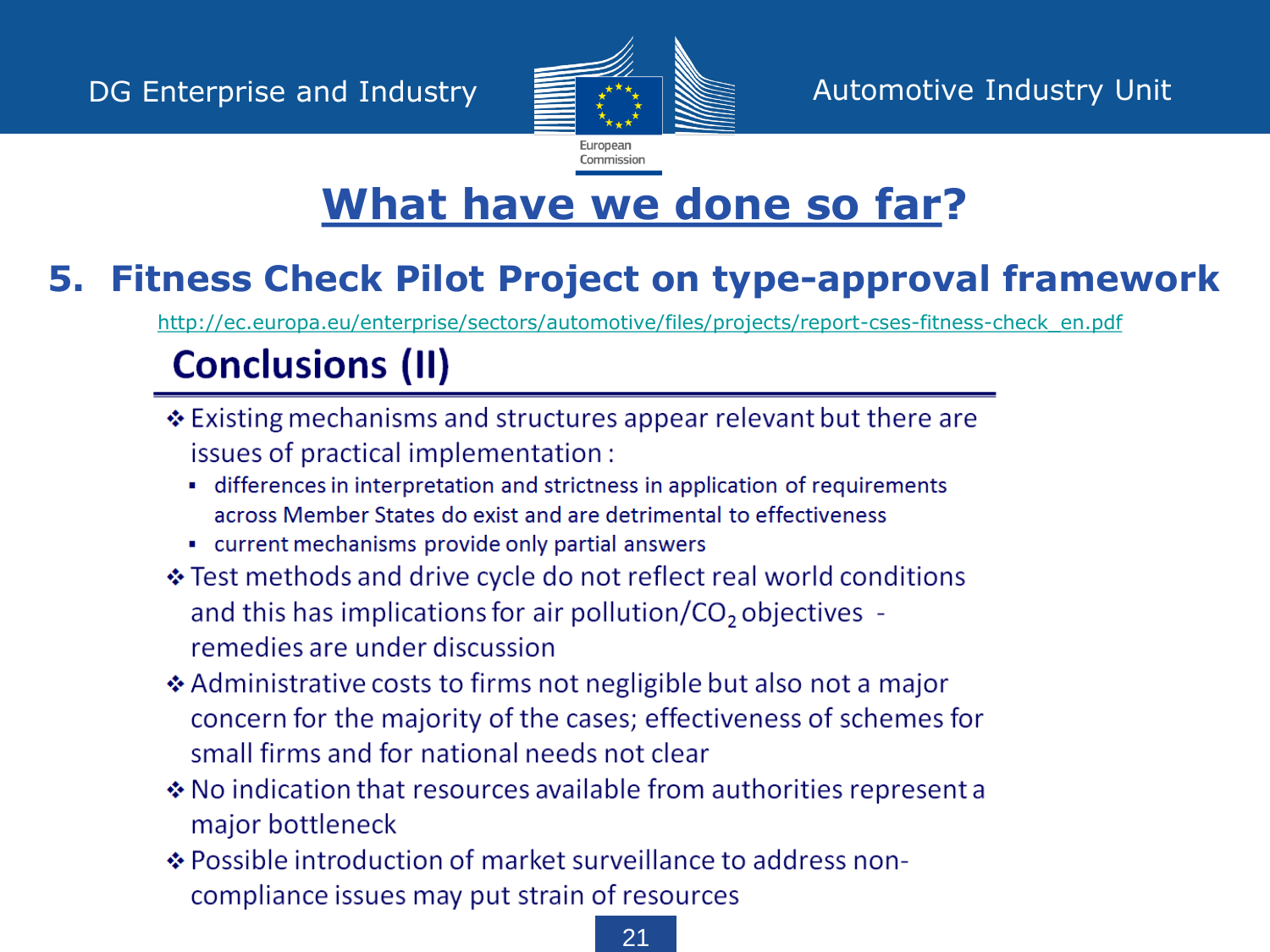

#### **6. Competiveness Proofing study (October 2013)**

- commitment stemming from the CARS 2020 Action Plan
- aims to provide an **empirical ex-ante evaluation of the impacts** of the preferred combination of policy options **on the competitiveness of the automotive industry**, and to **identify corrective or mitigating measures** if needed
- Quantify the likely impacts of the policy options in **3 dimensions** of enterprise competitiveness:
	- **1. Cost competitiveness**: the cost of doing business, which includes cost of intermediate inputs & of factors of production (labour & capital)
	- **2. Capacity to innovate**: the capacity of the business to produce more and/or higher quality products and services that meet better customers' preferences
	- **3. International competitiveness**: likely impact of the policy options on the European industries' market shares and revealed comparative advantages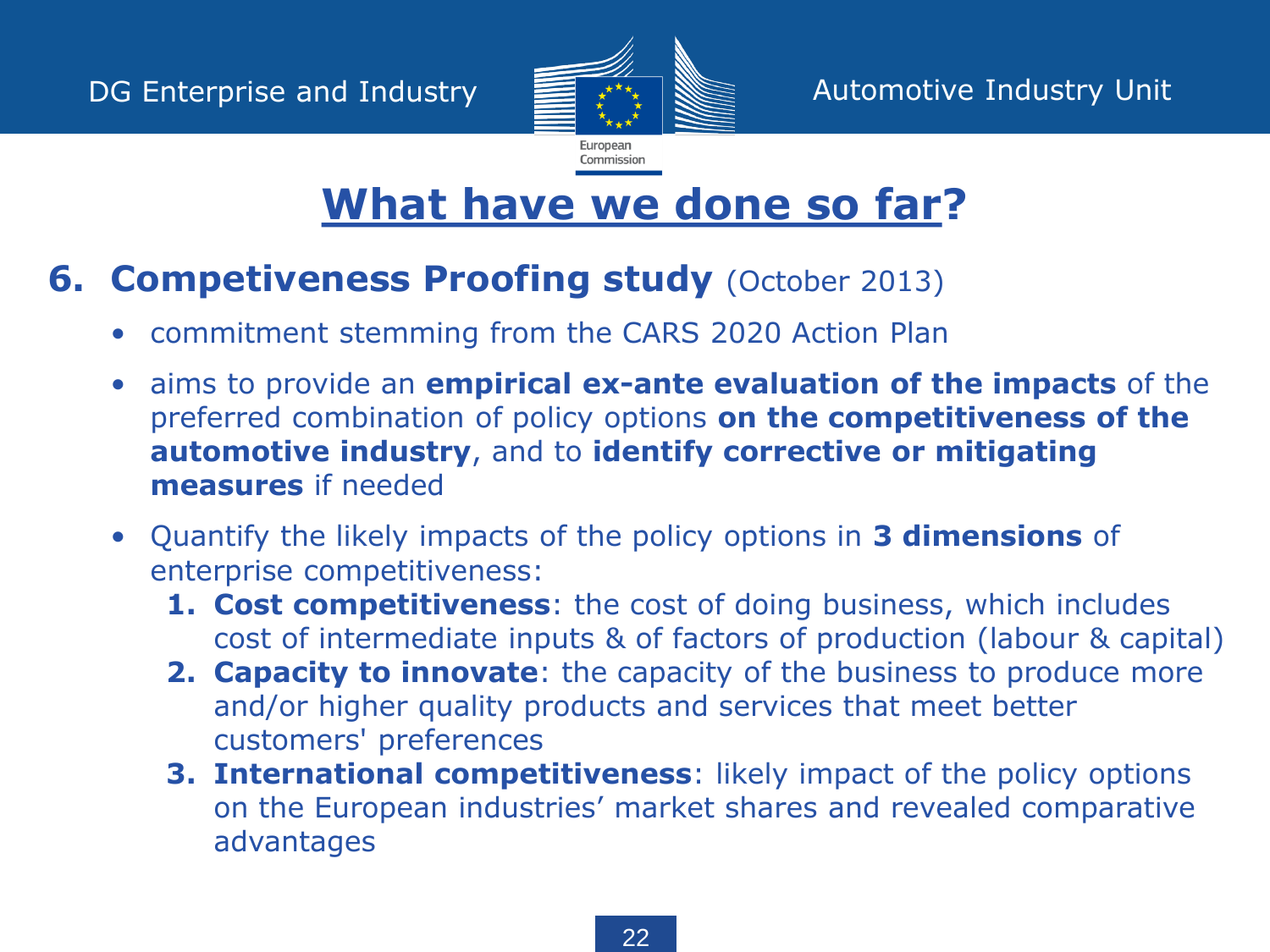

**What have we done / to do next in 2014?**

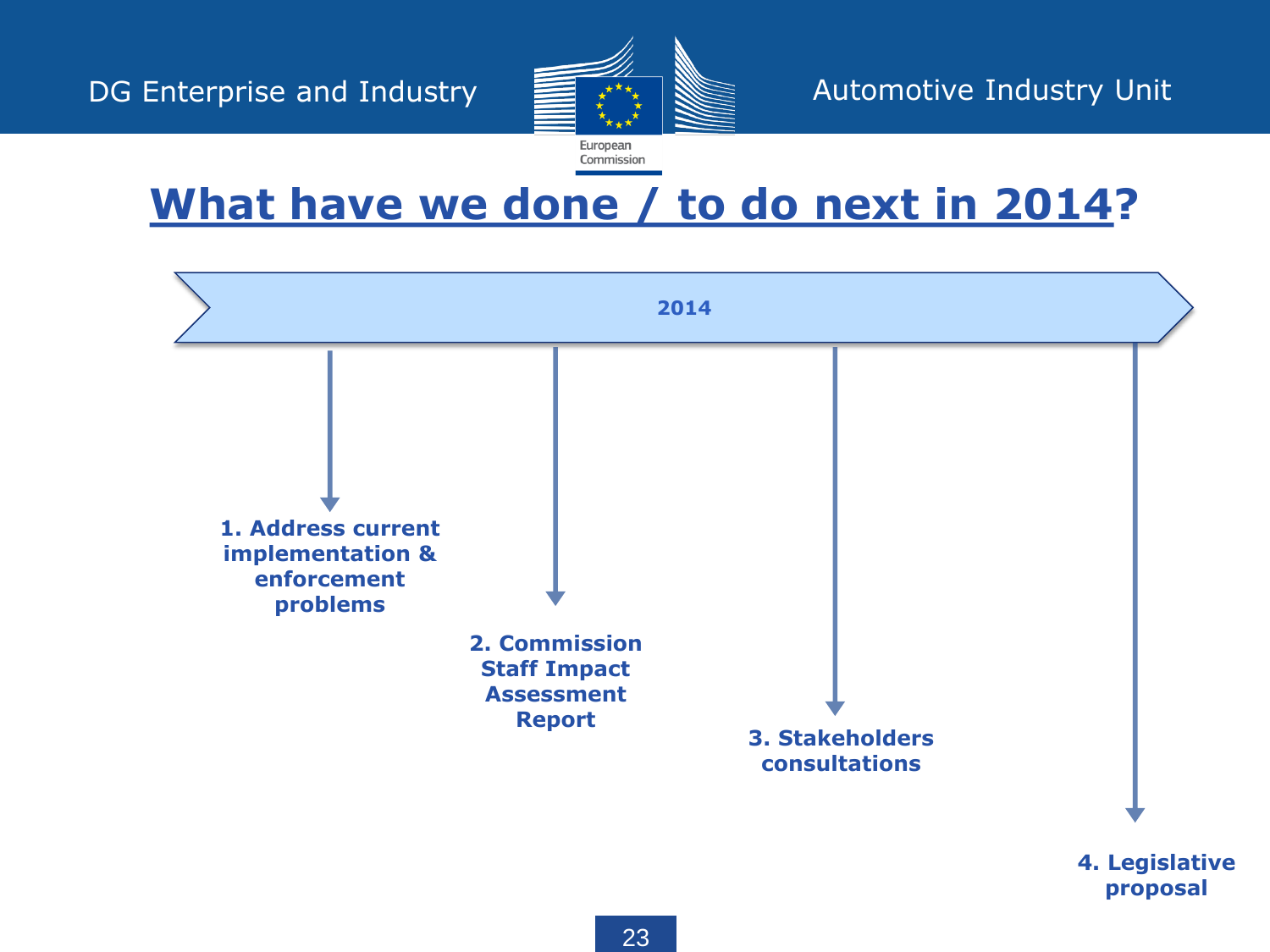

# **What have we done /to do next in 2014?**

- **1. Address current implementation & enforcement problems need to clarify & reinforce**:
	- •the conditions for granting **extensions to type-approvals** for existing types of vehicles
	- •the **safeguard & recall procedures**

•the **rights & obligations of other Member States** and the **role of the Commission in cases** where **no appropriate & timely remedial action is taken** (by the authority of the Member State who issued the type-approval) **against noncompliant** and/or **unsafe automotive products**.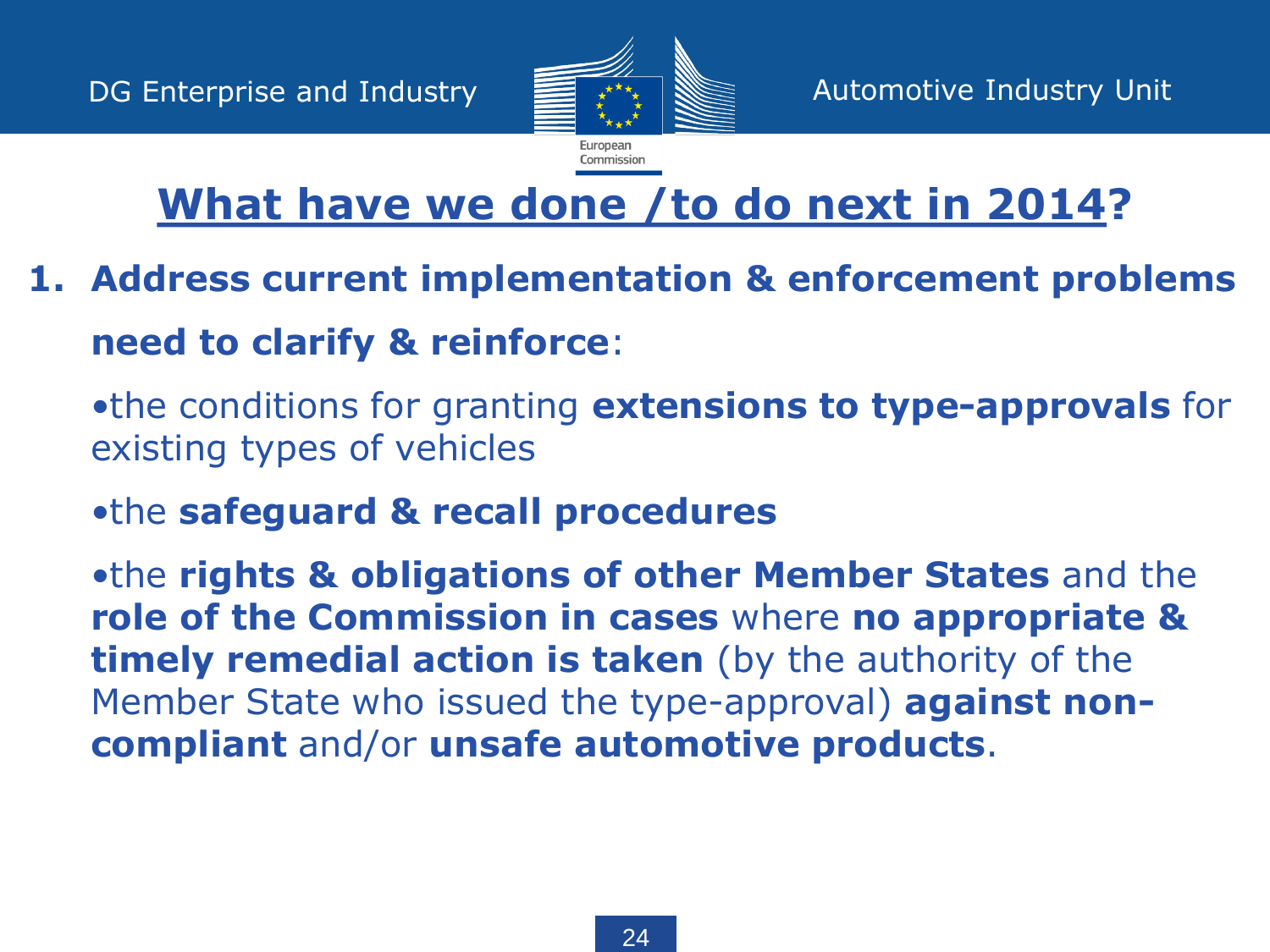

# **What have we done / to do next in 2014?**

#### **2. Commission Staff Impact Assessment Report** (March 2014)

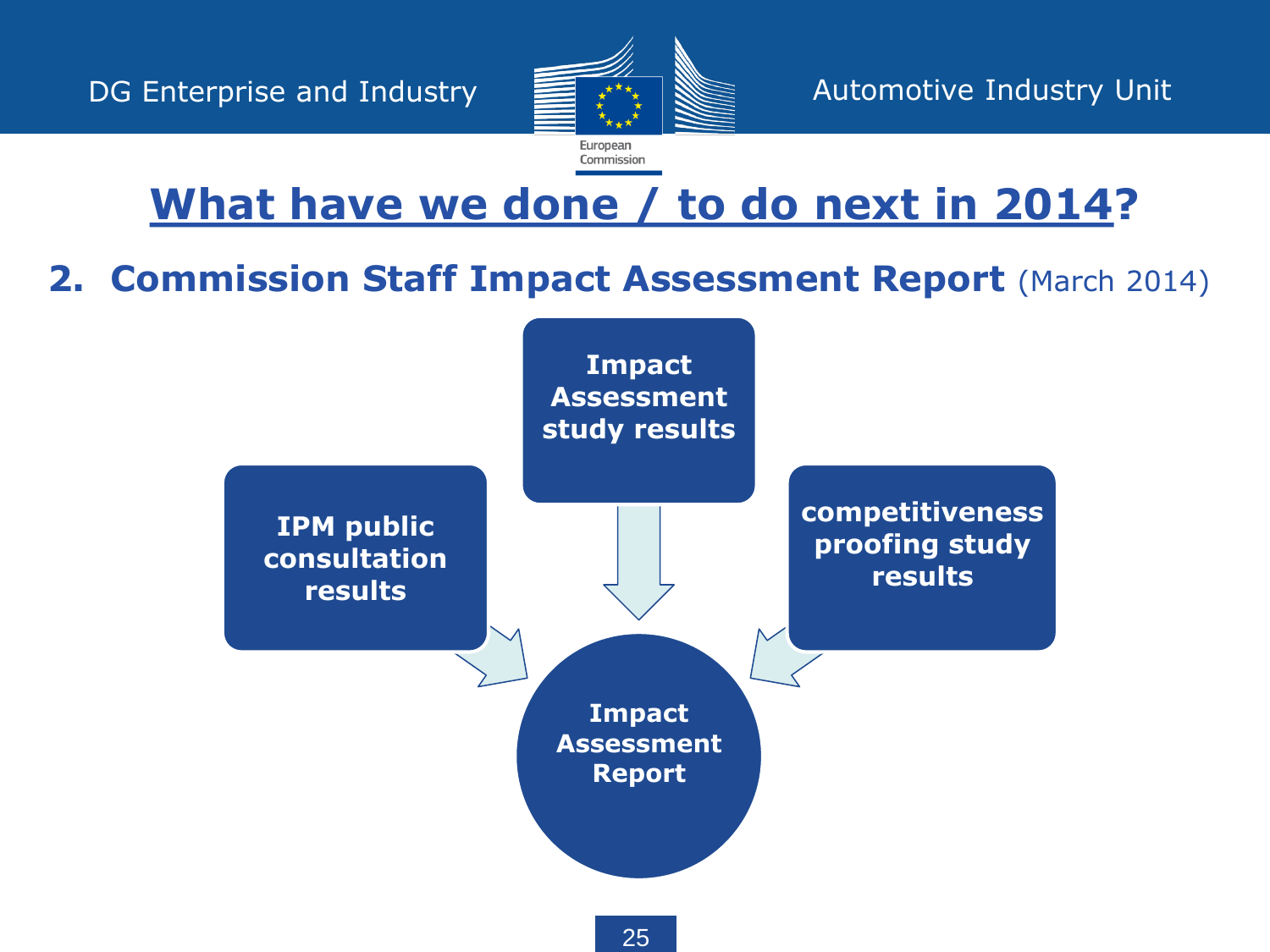

# **What have we done / to do next in 2014?**

#### **4. Legislative proposal** (adoption by Commission by end 2014)

•strengthen provisions for **better enforcement** & **surveillance of the market**, based on the preferred combination of policy options (see IA  $+$  CP study) and on the enforcement problems stemming from non-harmonised application of the **concept of new vehicle type**, the procedure for **extension of type-approvals** and the **safeguard & recall measures**

•**coherence with** approach adopted in **new L- & T-cat Regulations**, and the **New Legislative Framework**

•**transform** Directive **into a Regulation** + adaptation to the **Lisbon Treaty**

•reassessment of **conditions for access by manufacturers to the individual approvals scheme, small series and multi-stage approvals, end-of-series provisions**

•**clarify** the application of EU type-approval legislation to **replacement/spare parts**

•Transfer the provisions on **Repair and Maintenance Information (RMI)** from the exhaust emission legislation to the new general framework legislation